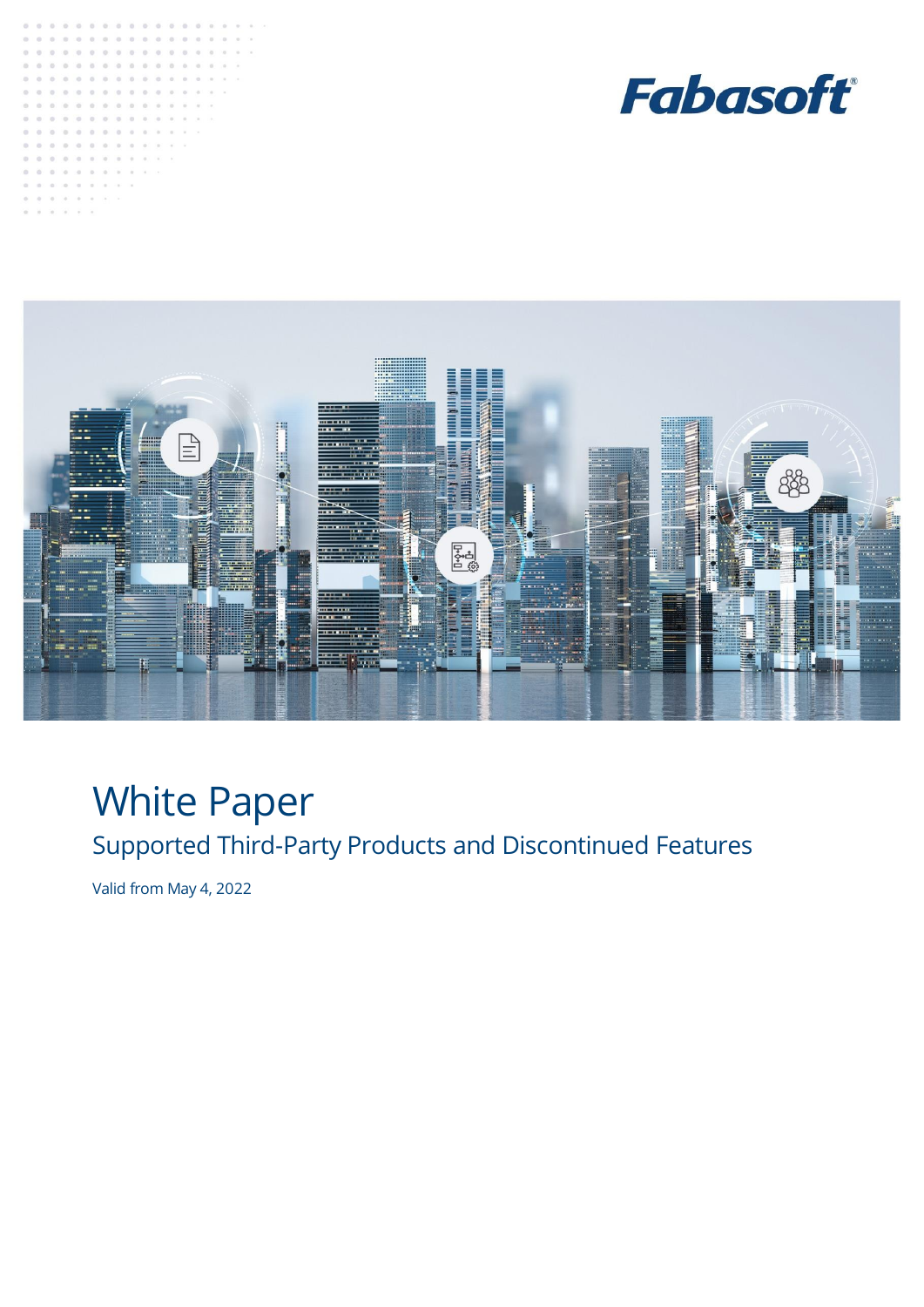Copyright © Fabasoft R&D GmbH, Linz, Austria, 2022.

All rights reserved. All hardware and software names used are registered trade names and/or registered trademarks of the respective manufacturers.

No rights to our software or our professional services, or results of our professional services, or other protected rights can be based on the handing over and presentation of these documents.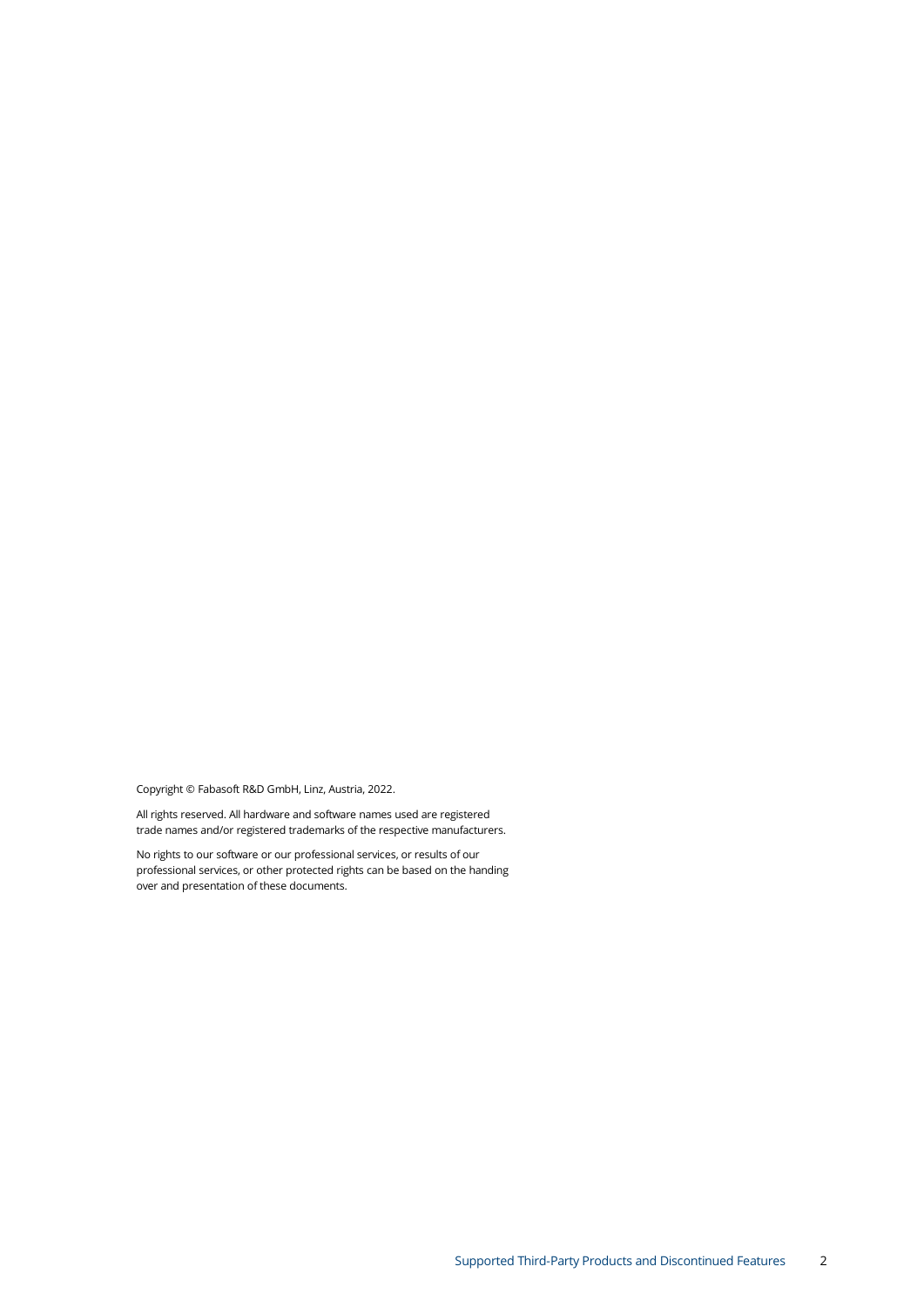# **Contents**

| 1 Supported Third-Party Products |  |
|----------------------------------|--|
| 2 Discontinued Features          |  |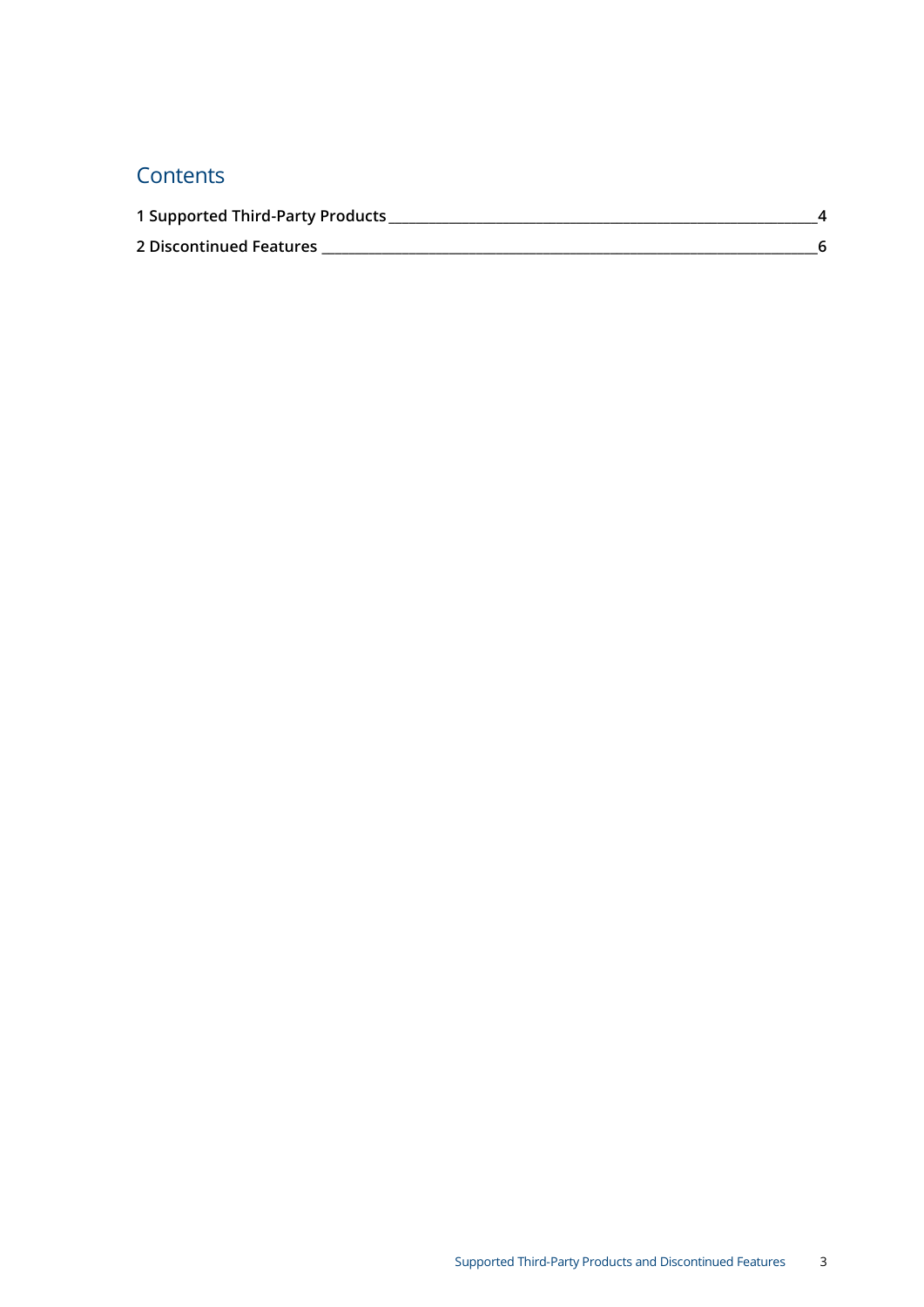### <span id="page-3-0"></span>1 Supported Third-Party Products

The following table lists important supported third-party products for the various versions of Fabasoft Folio.

Detailed information regarding versions, service packs, editions, platforms and boundary conditions of supported third-party products can be found in the software product information of the respective Fabasoft Folio version.

#### **Note:**

- Supported service packs, editions and platforms of third-party products are not listed in this table (see software product information).
- Some third-party products are supported only in specific combinations (see software product information).
- If a version has changed in comparison to the previous version, the corresponding cell is shaded light blue.
- A hyphen denotes that the third-party product is not supported for the corresponding Fabasoft Folio version.

| <b>Third-Party Products</b>                            | 2017 R1                       | 2019             | 2020          | 2021          | 2022          |
|--------------------------------------------------------|-------------------------------|------------------|---------------|---------------|---------------|
| <b>Fabasoft Folio Services</b>                         |                               |                  |               |               |               |
| <b>Operating Systems</b>                               |                               |                  |               |               |               |
| <b>Community ENTerprise</b><br><b>Operating System</b> | 7.4                           | 7.6              | 7.7           | 7.9           | 7.9           |
| Microsoft Windows Server                               | 2012 R <sub>2</sub> ,<br>2016 | 2016,<br>2019    | 2016,<br>2019 | 2016,<br>2019 | 2019,<br>2022 |
| Red Hat Enterprise Linux                               | 7.4                           | 7.6              | 7.7           | 7.9           | 7.9           |
| <b>Databases</b>                                       |                               |                  |               |               |               |
| Microsoft SQL Server                                   | 2014,<br>2016                 | 2016,<br>2017    | 2016,<br>2017 | 2017,<br>2019 | 2017,<br>2019 |
| Oracle Database                                        | 12c<br>Release 1              | 12c<br>Release 2 | 19c           | 19c           | 19c           |
| PostgreSQL                                             | 9.5.12                        | 11.2             | 11.6          | 12.4          | 13.5          |
| <b>Productivity Tools</b>                              |                               |                  |               |               |               |
| Adobe Acrobat                                          | DC                            | DC               | DC            | DC            | DC            |
| <b>EMC<sup>2</sup> Centera with CentraStar</b>         | V4.2.0                        | V4.2.0           | V4.2.0        | v4.2.0        |               |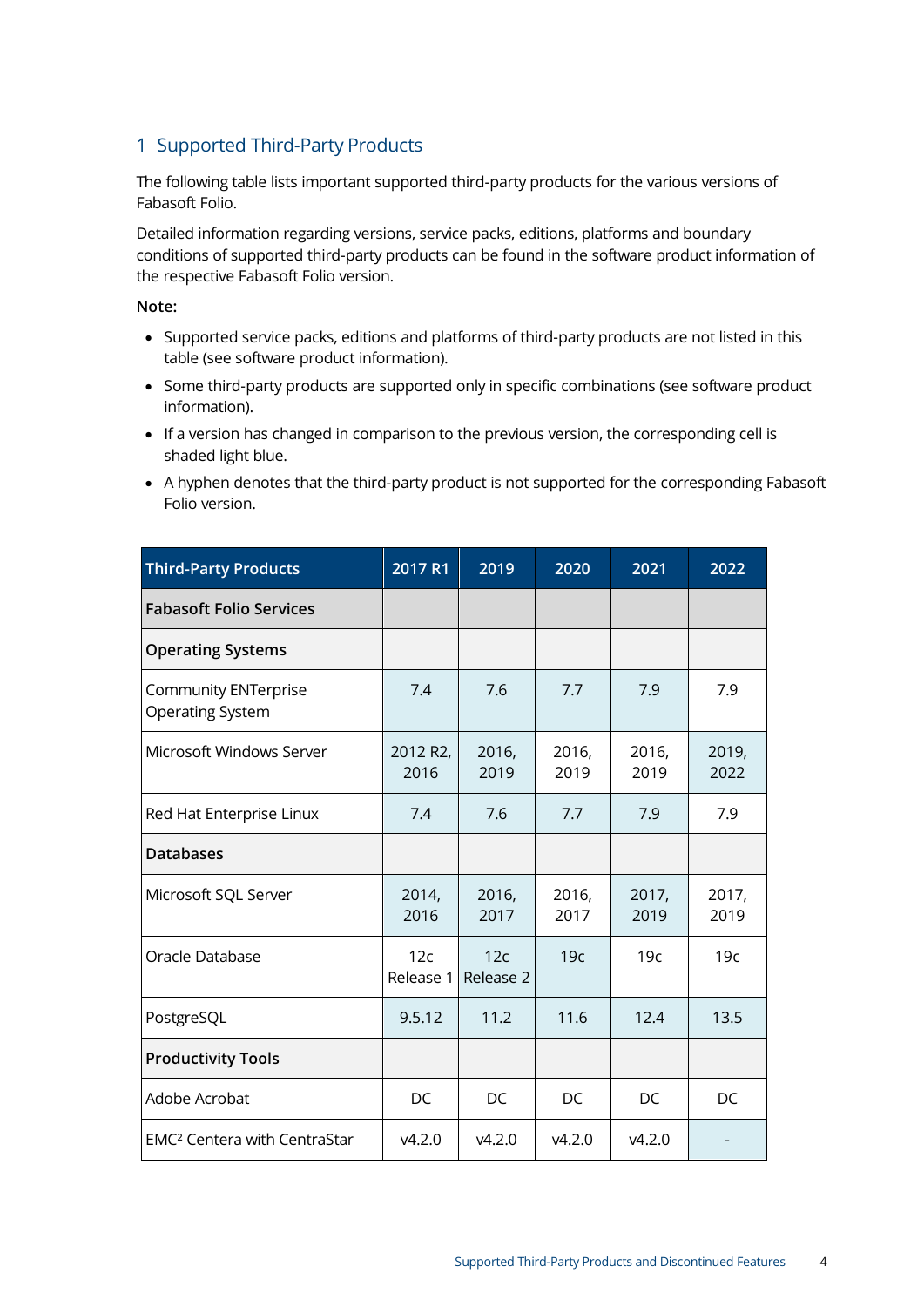| <b>EMC ECS</b>                            |               | $\overline{\phantom{0}}$ | $\overline{\phantom{a}}$ | $\overline{\phantom{0}}$ | 3.4           |
|-------------------------------------------|---------------|--------------------------|--------------------------|--------------------------|---------------|
| FFmpeg                                    | 3.4.2         | 4.1                      | 4.2                      | 4.3                      | 4.4           |
| Ghostscript                               | 9.06          | 9.26                     | 9.50                     | 9.53                     | 9.55          |
| NetApp SnapLock with Data<br><b>ONTAP</b> | 7G            | 7G                       | 7G                       | 7G                       |               |
| SAP ERP Central Component<br>(ECC)        | 6.0           | 6.0                      | 6.0                      | 6.0                      | 6.0           |
| <b>Fabasoft Folio Clients</b>             |               |                          |                          |                          |               |
| <b>Operating Systems</b>                  |               |                          |                          |                          |               |
| Apple macOS                               | 10.13         | 10.14                    | 10.15                    | 11.0                     | 12.0          |
| Microsoft Windows                         | 7, 8.1, 10    | 10                       | 10                       | 10                       | 10, 11        |
| Ubuntu                                    | 17.10         | 18.04                    | 18.04                    | 20.04                    | 20.04         |
| <b>Web Browsers</b>                       |               |                          |                          |                          |               |
| Apple Safari                              | 11.0          | 12.0                     | 13.0                     | 14.0                     | 15.0          |
| Google Chrome                             | 64.0          | 72.0                     | 78.0                     | 86.0                     | 95.0          |
| Microsoft Edge                            |               |                          |                          | 86.0                     | 95.0          |
| Microsoft Internet Explorer               | 11.0          | 11.0                     | 11.0                     |                          |               |
| Mozilla Firefox                           | 58.0          | 65.0                     | 70.0                     | 82.0                     | 94.0          |
| <b>Productivity Tools</b>                 |               |                          |                          |                          |               |
| Adobe Reader                              | DC            | DC                       | DC                       | DC                       | DC            |
| Apple Calendar                            | 10.0          | 11.0                     | 11.0                     | 11.0                     | 11.0          |
| Apple Pages                               | 6.3           | 7.3                      | 8.2                      | 10.2                     | 11.2          |
| Apple Numbers                             | 4.3           | 5.3                      | 6.2                      | 10.2                     | 11.2          |
| Apple Keynote                             | 7.3           | 8.3                      | 9.2                      | 10.2                     | 11.2          |
| Autodesk AutoCAD                          | 2013,<br>2016 | 2013,<br>2016            | 2013,<br>2016            | 2016,<br>2021            | 2021,<br>2022 |
| IBM Notes/HCL Notes                       | 9.0           | 9.0                      | 9.0                      | 11.0                     | 11.0          |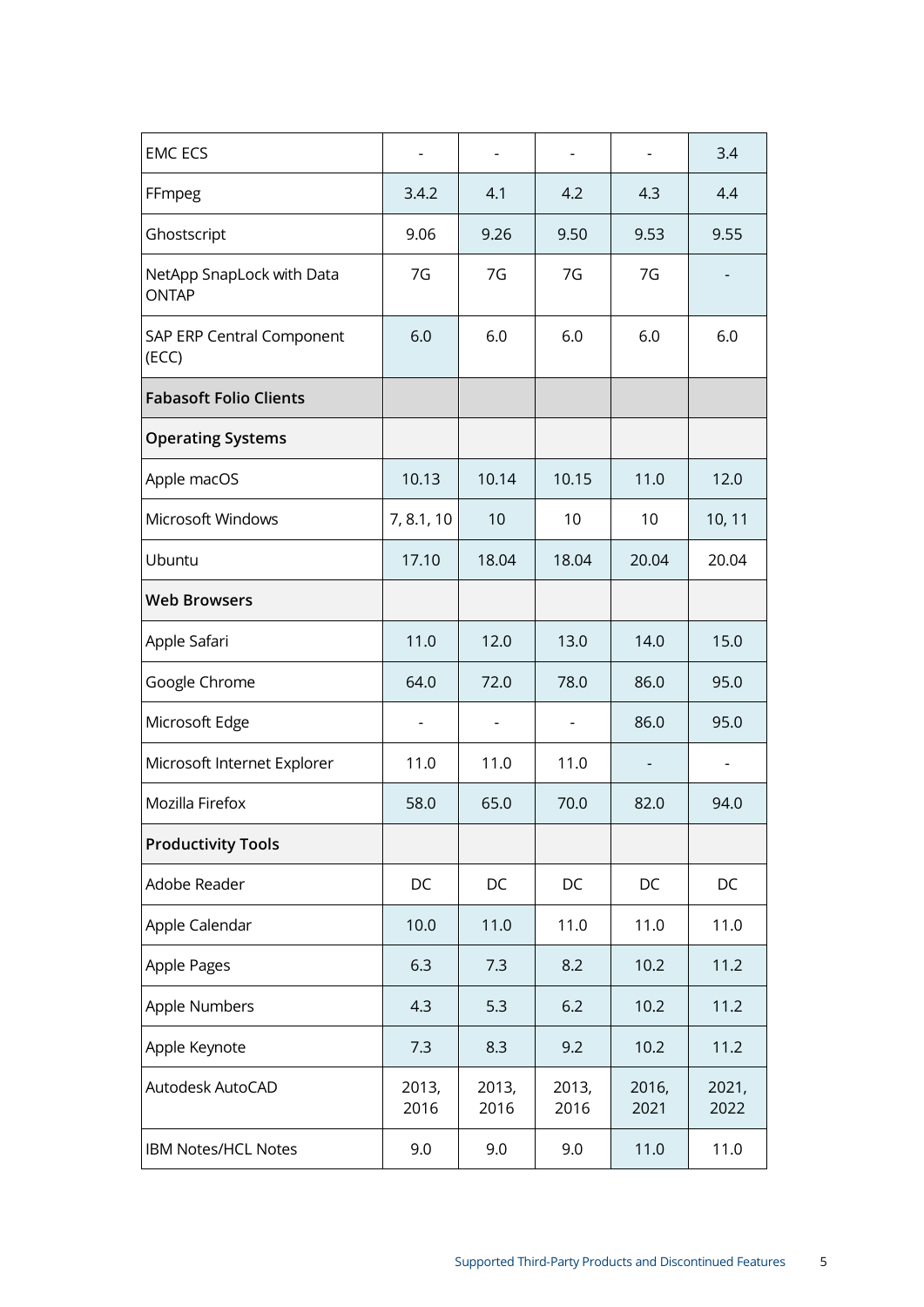| Kofax Capture            | 10.0                                     |                                          |                                            |                                              |                                              |
|--------------------------|------------------------------------------|------------------------------------------|--------------------------------------------|----------------------------------------------|----------------------------------------------|
| LibreOffice              | 5.4.5                                    | 6.1.5                                    | 6.2.8                                      | 6.4.6                                        | 7.1.7                                        |
| Liferay Portal           | 7.0 CE<br>GA5 (only<br>Folio<br>Portlet) | 7.1 CE<br>GA3 (only<br>Folio<br>Portlet) | CE 7.2.1<br>GA2 (only<br>Folio<br>Portlet) | CE 7.3<br>GA6 (only<br>Folio<br>Portlet)     | CE 7.3<br>GA6 (only<br>Folio<br>Portlet)     |
| Microsoft Office         | 2010,<br>2013,<br>2016                   | 2013,<br>2016,<br>2019                   | 2016,<br>2019                              | 2016,<br>2019,<br>Office<br>365<br>(Desktop) | 2019,<br>2021,<br>Office<br>365<br>(Desktop) |
| Microsoft Office for Mac | 2016                                     | 2019                                     | 2019                                       | 2019                                         | 2021                                         |
| Microsoft Project        | 2010,<br>2013,<br>2016                   | 2013,<br>2016,<br>2019                   | 2016,<br>2019                              | 2016,<br>2019                                | 2019,<br>2021                                |
| Microsoft Visio          | 2010,<br>2013,<br>2016                   | 2013,<br>2016,<br>2019                   | 2016,<br>2019                              | 2016,<br>2019                                | 2019,<br>2021                                |
| Mozilla Thunderbird      | 52.6                                     | 60.5                                     | 68.2                                       | 78.4                                         | 91.3                                         |
| Mozilla Lightning        | 5.4                                      | 6.2                                      | 68.0                                       |                                              |                                              |
| Novell GroupWise         | 2014                                     | 2014                                     | 2014                                       | 2014                                         | 2014                                         |

## <span id="page-5-0"></span>2 Discontinued Features

We hereby announce the discontinuation of following Fabasoft Folio features as from the defined product version:

| Feature                                                                                            | <b>Product Version</b> |
|----------------------------------------------------------------------------------------------------|------------------------|
| The synchronized folder is superseded by the Folio Folder and is<br>therefore no longer supported. | 2011 Spring Release    |
| Xen Hypervisor is no longer supported.                                                             | 2012 Spring Release    |
| Fabasoft Folio Client based on Mozilla Prism is no longer supported.                               | 2013 Winter Release    |
| Microsoft Windows Server 2003 SP2 is no longer supported.                                          | 2013 Winter Release    |
| Microsoft SQL Server 2005 SP4 is no longer supported.                                              | 2013 Winter Release    |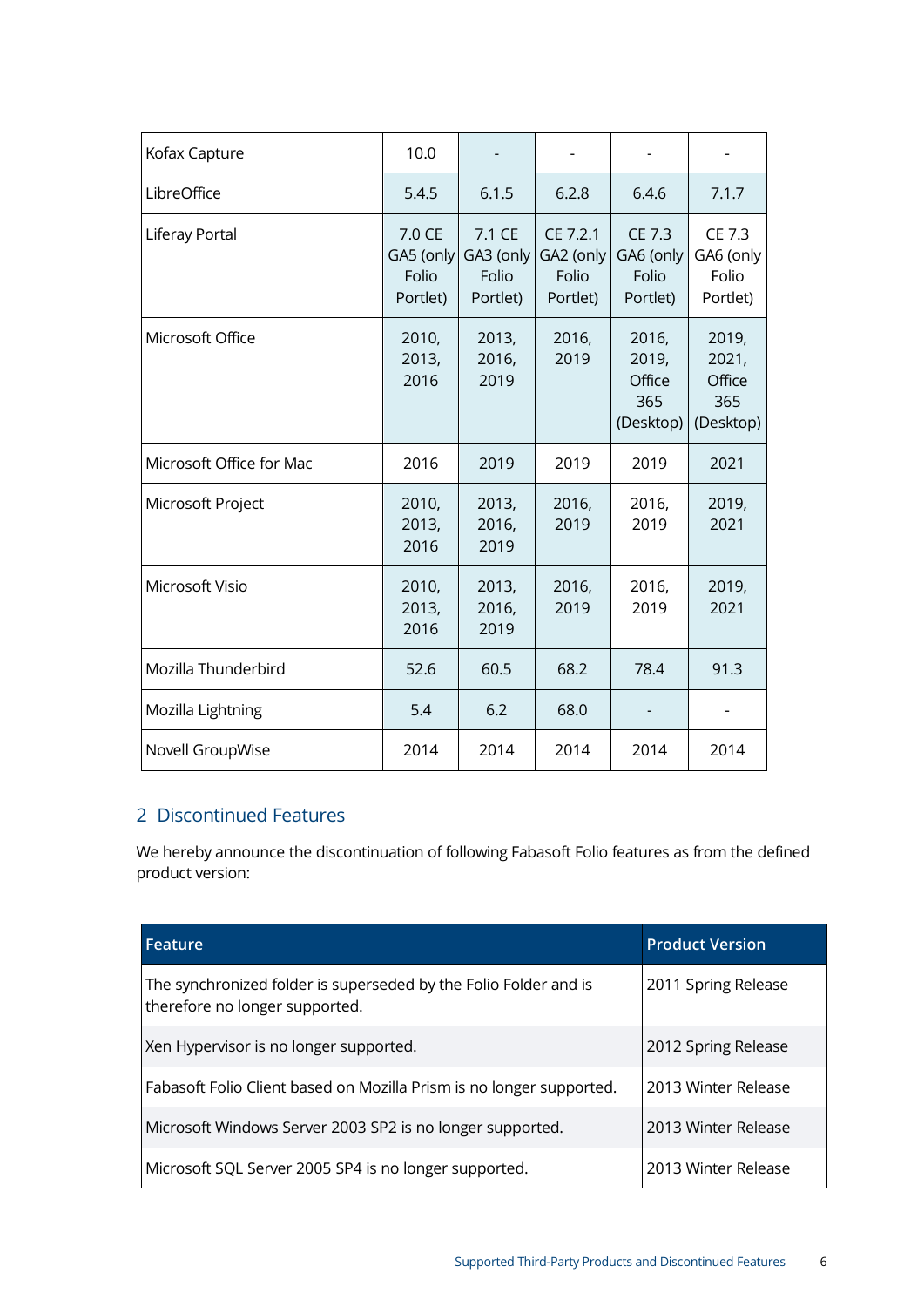| Microsoft Windows Vista SP2 is no longer supported.                                                                                                                      | 2013 Winter Release |
|--------------------------------------------------------------------------------------------------------------------------------------------------------------------------|---------------------|
| Microsoft Internet Explorer 7.0 is no longer supported.                                                                                                                  | 2013 Winter Release |
| OpenOffice.org 3.4 is no longer supported.                                                                                                                               | 2013 Winter Release |
| Microsoft Exchange Server 2003 SP2 and 2007 SP3 is no longer<br>supported.                                                                                               | 2013 Winter Release |
| For project-specific adaptions, the development environment Fabasoft<br>app.ducx has to be used to create a solution object.                                             | 2013 Winter Release |
| The software product Fabasoft Folio/CMS (ComponentCM) is no longer<br>available.                                                                                         | 2013 Winter Release |
| The collaboration folder is no longer available.                                                                                                                         | 2013 Spring Release |
| Microsoft Office 2003 SP3 is no longer supported.                                                                                                                        | 2013 Spring Release |
| Fabasoft iArchiveExchange is only available in a project-specific<br>context.                                                                                            | 2014 Winter Release |
| Fabasoft iArchiveSharePoint is only available in a project-specific<br>context.                                                                                          | 2014 Winter Release |
| Fabasoft iArchiveNotes is only available in a project-specific context.                                                                                                  | 2014 Winter Release |
| Fabasoft iArchive Integration for XAM is only available in a project-<br>specific context.<br>EMC encourages customers to use the Centera SDK instead of the<br>XAM SDK. | 2014 Winter Release |
| Fabasoft Integration for Liferay Portal is no longer available (the<br>Fabasoft Folio Portlet is still supported).                                                       | 2014 Winter Release |
| Microsoft Windows XP SP3 is no longer supported.                                                                                                                         | 2014 Spring Release |
| Microsoft Internet Explorer 8.0 is no longer supported.                                                                                                                  | 2014 Spring Release |
| The software component Spell Checker (FSCSPELL@1.1001) is no longer<br>available.                                                                                        | 2015                |
| Chromium 31.0 (Ubuntu) is no longer supported.                                                                                                                           | 2015                |
| Adobe Flex Builder 3.0.2 is no longer supported.                                                                                                                         | 2016                |
| Google Visualization API is no longer supported.                                                                                                                         | 2016                |
| The software product Fabasoft Folio/SDK is no longer available.                                                                                                          | 2016                |
| OpenID is no longer supported.                                                                                                                                           | 2016                |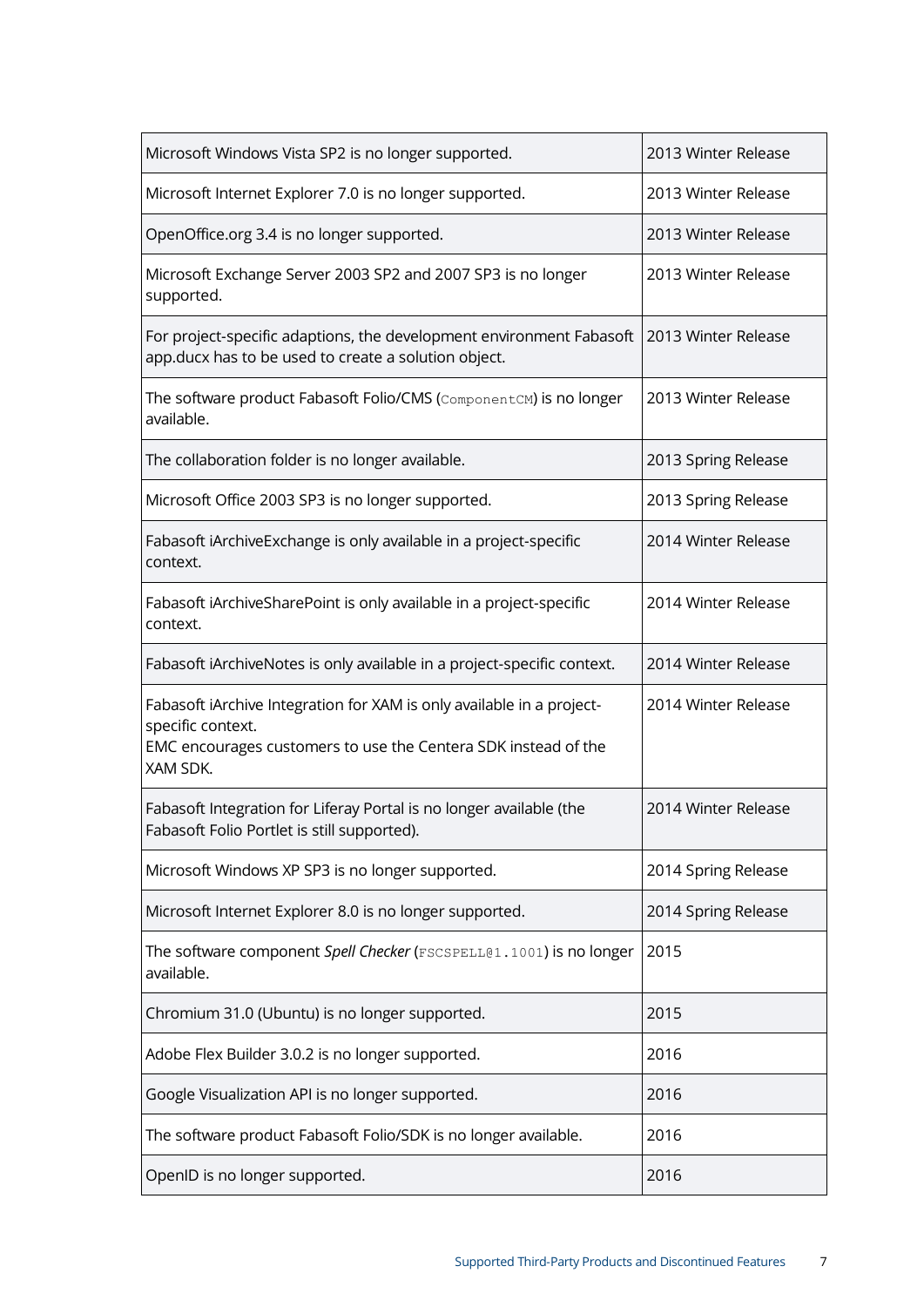| Microsoft Internet Explorer 9.0 is no longer supported.                                                                                                       | 2016                 |
|---------------------------------------------------------------------------------------------------------------------------------------------------------------|----------------------|
| Microsoft Internet Explorer 10.0 is no longer supported.                                                                                                      | 2016                 |
| The contact synchronization with Microsoft Outlook is no longer<br>available.                                                                                 | 2016                 |
| The software components Unstructured Documents (FSCUD@1.1001)<br>and Unstructured Documents (Virtual Application) (FSCVUD@1.1001) are<br>no longer available. | 2016 Update Rollup 7 |
| The software component Document Annotations<br>(FSCANNOTATION@1.1001) is no longer available.                                                                 | 2016 Update Rollup 7 |
| The Fabasoft Folio IMAP Service is no longer available.                                                                                                       | 2016 Update Rollup 7 |
| liccache.exe is no longer available.                                                                                                                          | 2016 Update Rollup 7 |
| Fabasoft iArchiveExchange is also no longer available in a project-<br>specific context.                                                                      | 2016 Update Rollup 7 |
| Fabasoft iArchiveSharePoint is also no longer available in a project-<br>specific context.                                                                    | 2016 Update Rollup 7 |
| Fabasoft iArchiveNotes is also no longer available in a project-specific<br>context.                                                                          | 2016 Update Rollup 7 |
| Microsoft Windows Server 2008 R2 SP1 is no longer supported.                                                                                                  | 2017 R1              |
| Microsoft SQL Server 2008 R2 SP2 and 2012 SP2 are no longer<br>supported.                                                                                     | 2017 R1              |
| Red Hat Cluster Suite and CentOS Cluster Suite are no longer<br>supported.                                                                                    | 2017 R1              |
| Ubuntu (x86) is no longer supported. Instead, Ubuntu (x64) is<br>supported.                                                                                   | 2017 R1              |
| CorelDRAW Graphics Suite X7 is no longer supported.                                                                                                           | 2017 R1              |
| Microsoft Office 2007 SP3 is no longer supported.                                                                                                             | 2017 R1              |
| Microsoft Project 2007 SP3 is no longer supported.                                                                                                            | 2017 R1              |
| Microsoft Visio 2007 SP3 is no longer supported.                                                                                                              | 2017 R1              |
| PDF-XChange Viewer 2.5 is no longer supported.                                                                                                                | 2017 R1              |
| Fabasoft iArchive Integration for XAM is also no longer available in a<br>project-specific context.                                                           | 2017 R1              |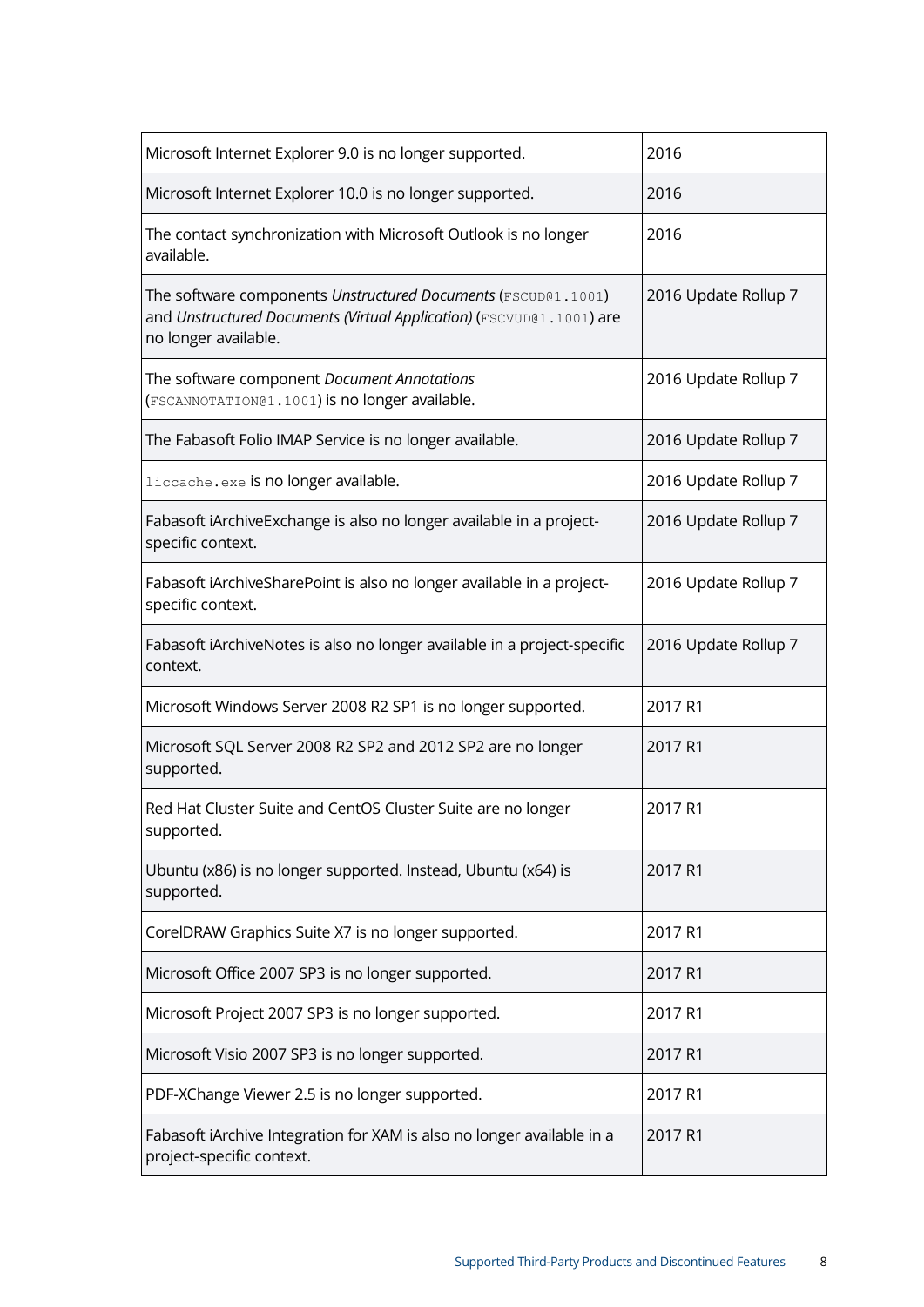| The software component Fabasoft Integration for Adobe FLEX<br>Applications (FSCFLEX@1.1001) is no longer available.                                                                                                                                                       | 2017 R1             |
|---------------------------------------------------------------------------------------------------------------------------------------------------------------------------------------------------------------------------------------------------------------------------|---------------------|
| The control COOATTREDIT@1.1:CTRLDictionary is no longer<br>available.                                                                                                                                                                                                     | 2017 R1             |
| The software component Relational Reporting (Integration for Microsoft<br>Access) (FSCVACCESS@1.1001) is no longer available.                                                                                                                                             | 2017 R1             |
| The CMSPortlet and the software components Integration for Blogs<br>(FSCBLOGS@1.1001), Integration for Message Boards<br>(FSCMBOARD@1.1001), Integration for Wikis (FSCWIKI@1.1001) and<br>Integration for Liferay Portal (FSCLIFERAY@1.1001) are no longer<br>available. | 2017 R2             |
| Kofax Capture 10.0.2 is no longer supported.                                                                                                                                                                                                                              | 2017 R2             |
| Microsoft Windows Server 2012 R2 is no longer supported.                                                                                                                                                                                                                  | 2017 R <sub>2</sub> |
| Microsoft SQL Server 2014 SP2 is no longer supported.                                                                                                                                                                                                                     | 2017 R2             |
| Microsoft Office 2010 SP2 is no longer supported.                                                                                                                                                                                                                         | 2017 R2             |
| Microsoft Visio 2010 SP2 is no longer supported.                                                                                                                                                                                                                          | 2017 R2             |
| Microsoft Project 2010 SP2 is no longer supported.                                                                                                                                                                                                                        | 2017 R <sub>2</sub> |
| Microsoft Windows 7 SP1 is no longer supported.                                                                                                                                                                                                                           | 2017 R2             |
| Microsoft Windows 8.1 is no longer supported.                                                                                                                                                                                                                             | 2017 R2             |
| Microsoft Office for Mac 2016 is no longer supported.                                                                                                                                                                                                                     | 2017 R2             |
| Oracle Java is no longer supported.                                                                                                                                                                                                                                       | 2017 R2             |
| Keyboard shortcuts for menus are no longer available.                                                                                                                                                                                                                     | 2019                |
| The user interface has been replaced by a new one. Software<br>components and objects related to the old user interface have been<br>removed (e.g. FSCVAPP@1.1001:XML, FSCVAPP@1.1001:ColorScheme,<br>FSCFOLIOTHEMES@1.1001).                                             | 2019                |
| Microsoft Office 2013 SP1 is no longer supported.                                                                                                                                                                                                                         | 2020                |
| Microsoft Visio 2013 SP1 is no longer supported.                                                                                                                                                                                                                          | 2020                |
| Microsoft Project 2013 SP1 is no longer supported.                                                                                                                                                                                                                        | 2020                |
| The editions Fabasoft Folio Enterprise, Fabasoft Folio Governance and<br>Fabasoft Digital Personnel File are no longer available.                                                                                                                                         | 2021                |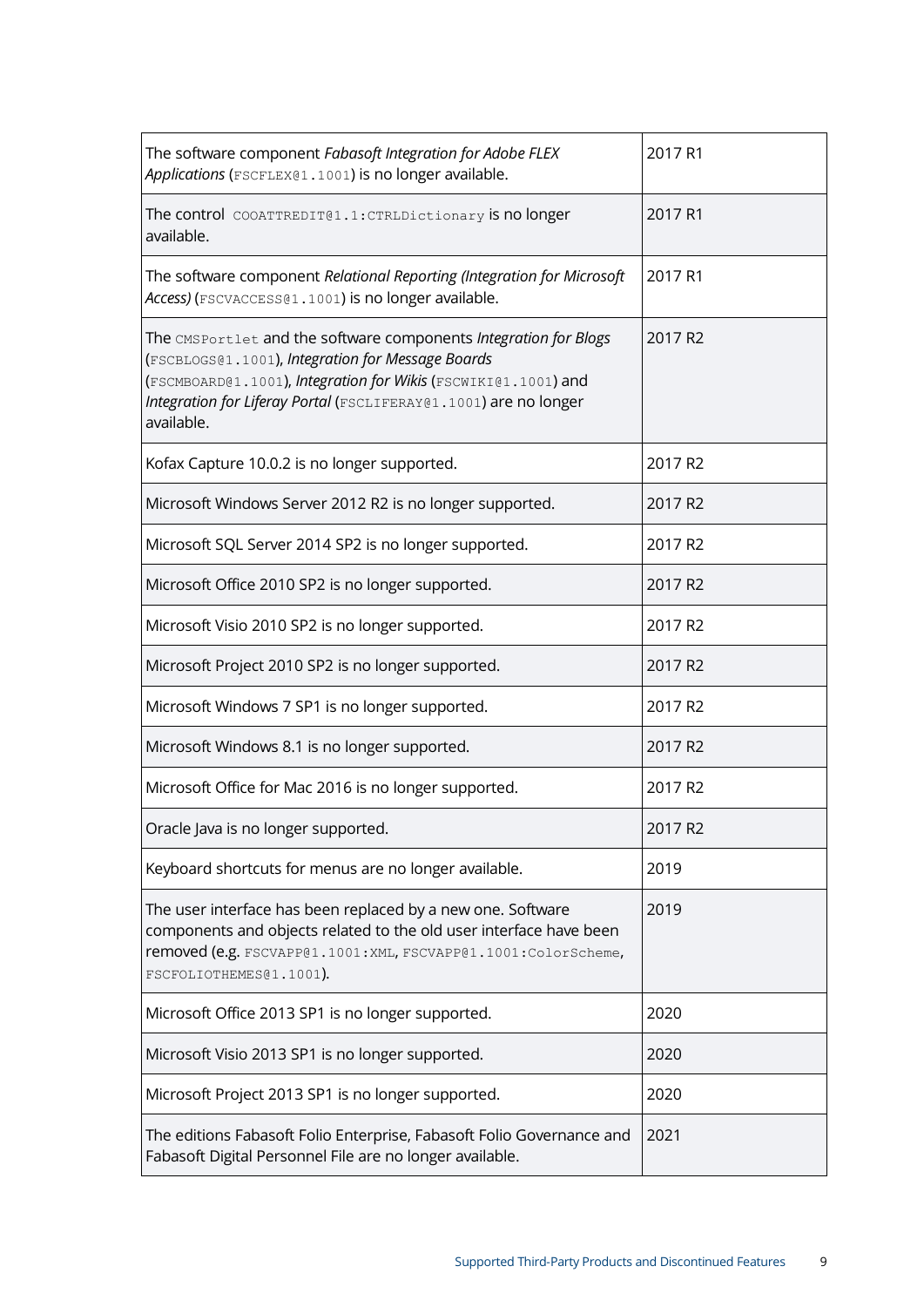| The software product Fabasoft Folio/Human Resources (ComponentHR)<br>and the software component Digital Personnel File<br>(FSCPERSONNELFILE@1.1001) are no longer available. | 2021                 |
|------------------------------------------------------------------------------------------------------------------------------------------------------------------------------|----------------------|
| The connected domains functionality is no longer available.                                                                                                                  | 2021                 |
| The object-based audit logging is no longer supported.                                                                                                                       | 2021                 |
| Microsoft SQL Server 2016 SP2 is no longer supported.                                                                                                                        | 2021                 |
| Microsoft Internet Explorer 11.0 is no longer supported.                                                                                                                     | 2021                 |
| Mozilla Lightning 68.0 is no longer supported.                                                                                                                               | 2021                 |
| Autodesk AutoCAD 2013 SP1.1 is no longer supported.                                                                                                                          | 2021                 |
| The software component Fabasoft Integration for Google Visuals<br>(FSCGOOGLEVISUALS@1.1001) is no longer available.                                                          | 2021 Update Rollup 2 |
| The software component Virtual Map (FSCMAP@1.1001) is no longer<br>available.                                                                                                | 2021 Update Rollup 2 |
| The software component Folio Integration for Google Maps<br>(FSCFOLIOGMAP@1.1001) is no longer available.                                                                    | 2021 Update Rollup 2 |
| The software product Fabasoft Folio/Records (Component Records) is<br>no longer available.                                                                                   | 2021 Update Rollup 3 |
| Microsoft Windows Server 2016 is no longer supported.                                                                                                                        | 2022                 |
| Microsoft Office 2019 is no longer supported for conversion services.                                                                                                        | 2022                 |
| Microsoft Office 2016 is no longer supported (except conversion<br>services).                                                                                                | 2022                 |
| Microsoft Visio 2016 is no longer supported.                                                                                                                                 | 2022                 |
| Microsoft Project 2016 is no longer supported.                                                                                                                               | 2022                 |
| Microsoft Office for Mac 2019 is no longer supported.                                                                                                                        | 2022                 |
| Autodesk AutoCAD 2016 is no longer supported.                                                                                                                                | 2022                 |
| The 32 bit version (x86) of Microsoft Windows 10 is no longer<br>supported.                                                                                                  | 2022                 |
| NetApp SnapLock is no longer supported.                                                                                                                                      | 2022                 |
| The kernel-based Mindbreeze integration is no longer available.                                                                                                              | 2023                 |